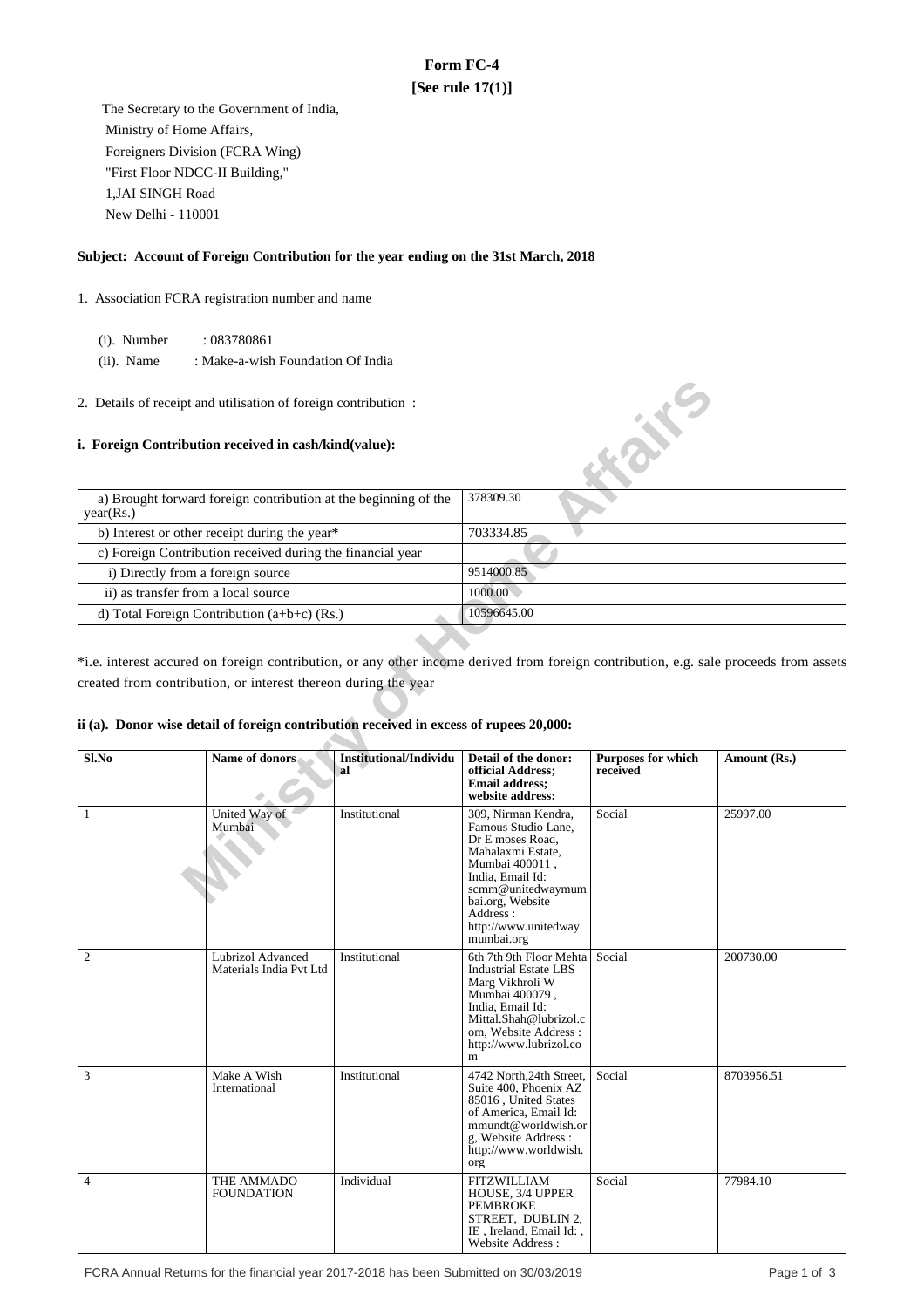| Sl.No | Name of donors          | Institutional/Individu<br>al | Detail of the donor:<br>official Address;<br><b>Email address:</b><br>website address:                                                                                                                               | <b>Purposes for which</b><br>received | Amount (Rs.) |
|-------|-------------------------|------------------------------|----------------------------------------------------------------------------------------------------------------------------------------------------------------------------------------------------------------------|---------------------------------------|--------------|
| 5     | <b>CAF</b> America      | Institutional                | King Street Station,<br>1800, Diagonal<br>Road, Suite 150,<br>Alexandria, VA 22314-<br>2840, United States of<br>America, Email Id:<br>info@cafamerica.org,<br>Website Address:<br>http://www.cafamerica.<br>org     | Social                                | 25557.74     |
| 6     | <b>HAGER ELECTRO</b>    | Individual                   | 1/HAGER ELECTRO<br>2/132 BOULEVARD<br><b>D EUROPE</b><br>3/FR/67215 OBERNAI<br>CEDEX, Germany,<br>Email Id:, Website<br>Address:                                                                                     | Social                                | 182075.50    |
| 7     | United Way of<br>Mumbai | Institutional                | 309, Nirman Kendra,<br>Famous Studio Lane,<br>Dr E moses Road,<br>Mahalaxmi Estate,<br>Mumbai 400011,<br>India, Email Id:<br>scmm@unitedwaymum<br>bai.org, Website<br>Address:<br>http://www.unitedway<br>mumbai.org | Social                                | 297700.00    |

| Sl.No | Purpose                     | \moun.                                                            |
|-------|-----------------------------|-------------------------------------------------------------------|
|       | $\cdot$<br>$\sim$<br>Social | 0 <sup>2</sup><br>$\sim$ $\sim$ $\sim$<br>$\Omega$<br>UUU.O.<br>. |

#### **(iii). Details of Utilization of foreign contribution:**

|                                                                                                                                                                                                                                                                                                         |                          |                          | Mumbai 400011,<br>India. Email Id:<br>scmm@unitedwaymum<br>bai.org, Website<br>Address:<br>http://www.unitedway<br>mumbai.org |                             |
|---------------------------------------------------------------------------------------------------------------------------------------------------------------------------------------------------------------------------------------------------------------------------------------------------------|--------------------------|--------------------------|-------------------------------------------------------------------------------------------------------------------------------|-----------------------------|
| (b). Cumulative purpose-wise amount of all foreign contribution donation received :                                                                                                                                                                                                                     |                          |                          |                                                                                                                               |                             |
| Sl.No<br>$\mathbf{1}$                                                                                                                                                                                                                                                                                   | <b>Purpose</b><br>Social |                          |                                                                                                                               | <b>Amount</b><br>9514000.85 |
| (iii). Details of Utilization of foreign contribution:<br>a. Total Utilization* for projects as per aims and<br>objectives of the association (Rs.)<br>b. Total Administrative Exprenses as provided in Rule<br>5, FCRA 2011 (Rs.)                                                                      |                          | 7864709.00<br>2711095.97 |                                                                                                                               |                             |
| c. Total invested in term deposits(Rs.)                                                                                                                                                                                                                                                                 |                          | 0.00                     |                                                                                                                               |                             |
| d.Total Purchase of fresh assets(Rs.)                                                                                                                                                                                                                                                                   |                          | 0.00                     |                                                                                                                               |                             |
| Total utilization in the year(Rs.) $(a+b+d)$                                                                                                                                                                                                                                                            |                          | 10575804.97              |                                                                                                                               |                             |
| * It is affirmed that the utilisation of foreign contribution is not in contravention of the provisions contained in pro<br>Section $12(4)(f)$ of the Act which states that the acceptance of foreign contribution is not likely to affect prejudical<br>(A) the soverignty and integrity of india; or. |                          |                          |                                                                                                                               |                             |
| (B) the security, strategic, scientific or echnomic interest of the state; or                                                                                                                                                                                                                           |                          |                          |                                                                                                                               |                             |

\* It is affirmed that the utilisation of foreign contribution is not in contravention of the provisions contained in proviso to Sction 9(e) and Section 12(4)(f) of the Act which states that the acceptance of foreign contribution is not likely to affect prejudically.

(C) the public interest; or

(D) freedom or fairness of election to any legistature; or

(E) friendly relations with any foreign state; or

(F) harmony between religious, racial, social, lingusitic or relgional groups, castes or communities

iv. Balance of unutilized foreign contribution, in cash/bank, at the end of the year(Rs.) : 20840.03 v. Total number of foreigner working(salaried/ in 0.00

honorary capacity.  $\qquad \qquad$  :

3. (a) Details of designated Fc bank account for receipt of Foreign Contribution ( As on 31st March of the year ending):